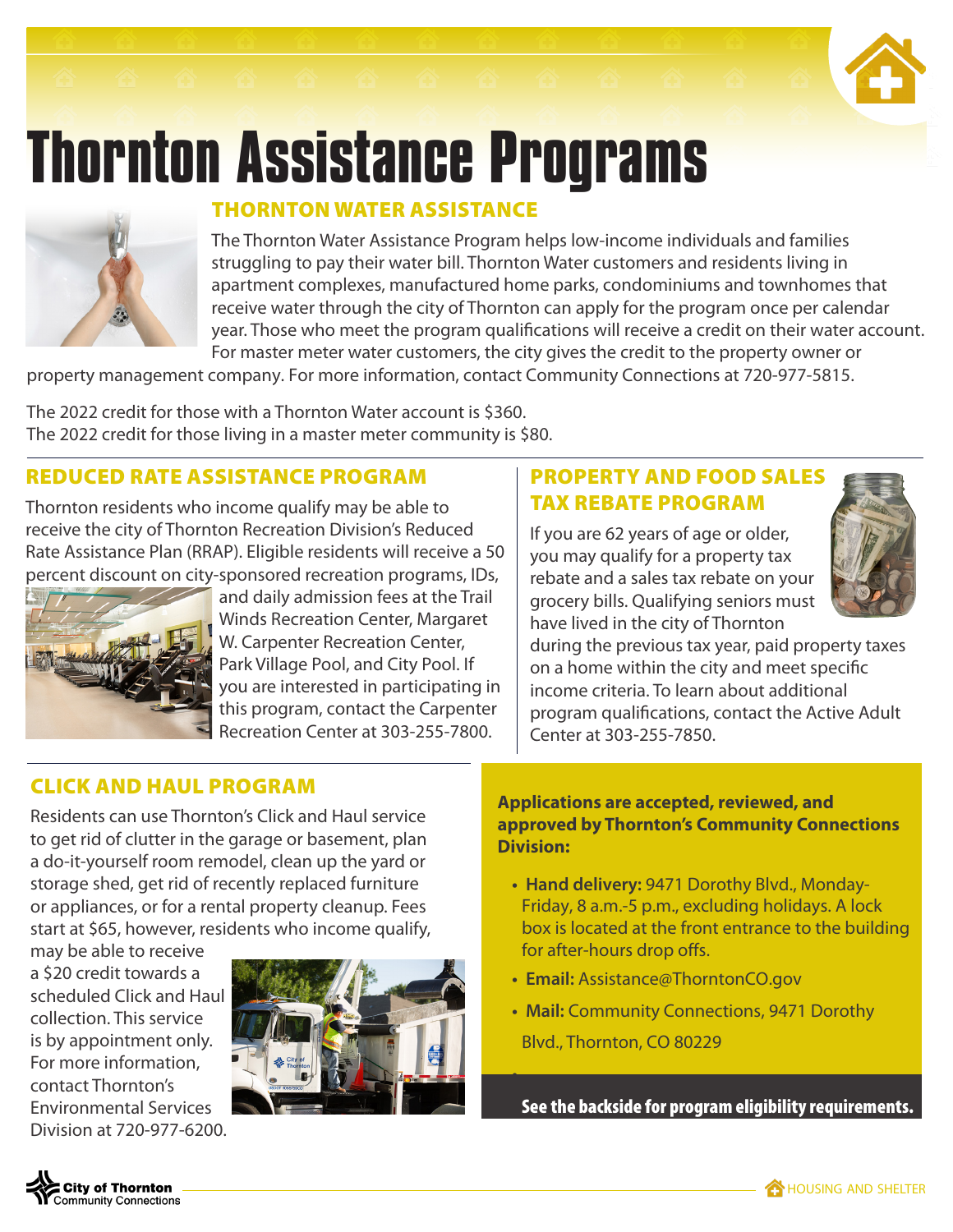

#### WHAT ARE THE ELIGIBILITY REQUIREMENTS FOR THESE PROGRAMS

#### GENERAL ELIGIBILITY REQUIREMENTS

- Must be a Thornton Resident.
- Thornton Water customers living outside of the city limits are eligible for the Water Assistance Program.
- Household has not already received program assistance during the current calendar year.

### RESIDENTS MAY INCOME-QUALIFY ONE OF THREE WAYS:

- **1. Have you been approved for LEAP?** LEAP can qualify the whole household for Thornton Assistance Programs
- **2. Have you been approved for Medicaid, SNAP, WIC, or TANF?** Each member of the household can qualify with MEDICAID, SNAP, WIC or TANF.
- **3. Have you not been approved for LEAP, Medicaid, SNAP, WIC, or TANF?** You may qualify based upon your total gross household income.

| <b>Household Size</b>                  | <b>Gross Monthly Income Limits</b> | <b>Gross Annual Income Limits</b> |  |  |  |
|----------------------------------------|------------------------------------|-----------------------------------|--|--|--|
|                                        | \$2,759                            | \$33,108                          |  |  |  |
| $\overline{2}$                         | \$3,608                            | \$43,296                          |  |  |  |
| 3                                      | \$4,457                            | \$53,484                          |  |  |  |
| 4                                      | \$5,306                            | \$63,672                          |  |  |  |
| 5                                      | \$6,155                            | \$73,860                          |  |  |  |
| 6                                      | \$7,003                            | \$84,036                          |  |  |  |
| 7                                      | \$7,163                            | \$85,956                          |  |  |  |
| 8                                      | \$7,322                            | \$87,864                          |  |  |  |
| <b>Each Additional Person</b><br>\$159 |                                    |                                   |  |  |  |

#### INCOME GUIDELINES

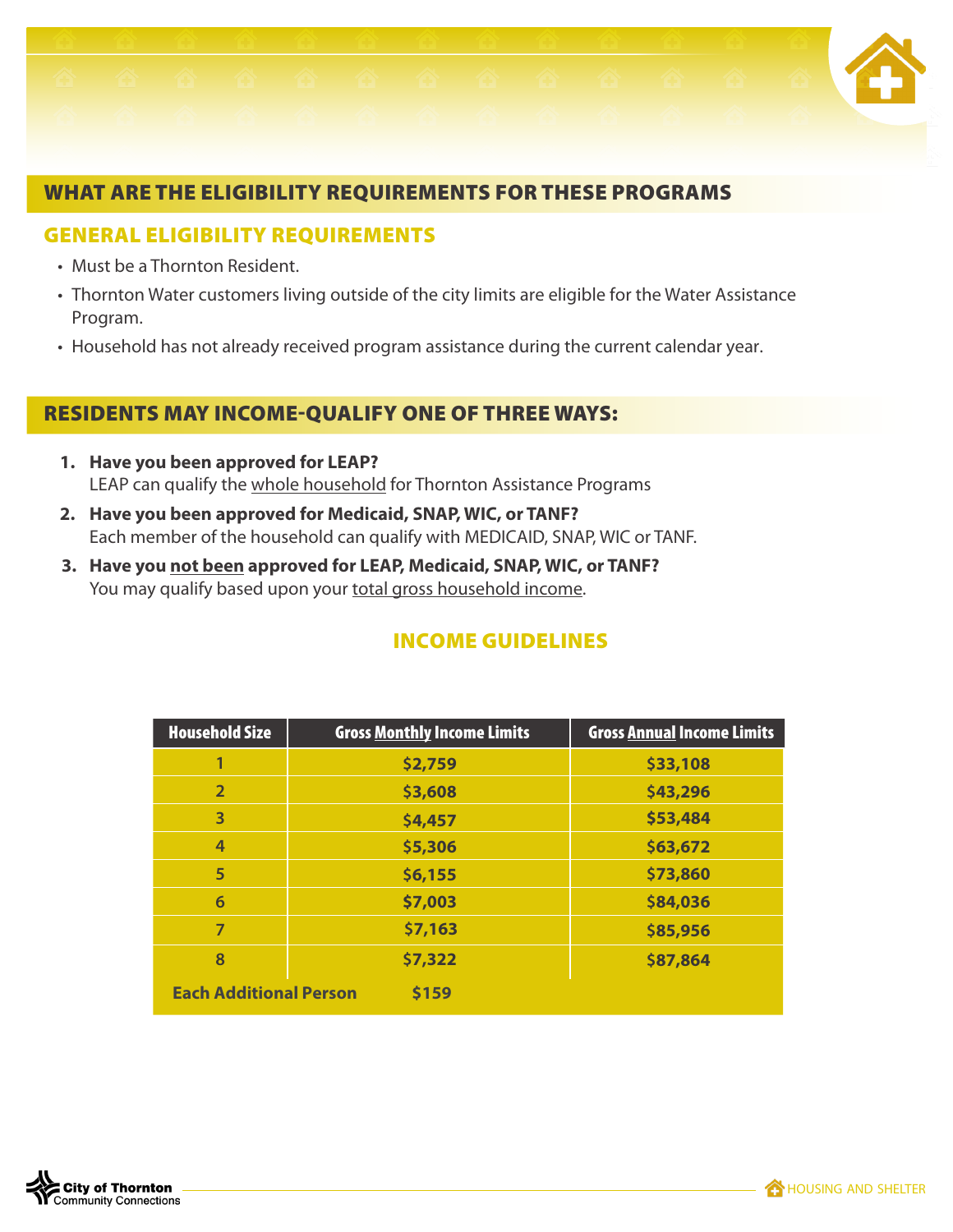

# **2022 Assistance Program Application**

This application is used to income-qualify households for all of the Thornton Assistance Programs

| Please complete this application & include all necessary verification documents.                                                                                                         |  |  |  |  |  |
|------------------------------------------------------------------------------------------------------------------------------------------------------------------------------------------|--|--|--|--|--|
|                                                                                                                                                                                          |  |  |  |  |  |
|                                                                                                                                                                                          |  |  |  |  |  |
|                                                                                                                                                                                          |  |  |  |  |  |
| Ward: ____________________                                                                                                                                                               |  |  |  |  |  |
| Months/Years at Current Address: ___________                                                                                                                                             |  |  |  |  |  |
|                                                                                                                                                                                          |  |  |  |  |  |
| Which program(s) would you like to apply for? Please check all that apply.                                                                                                               |  |  |  |  |  |
| ■ Water Assistance ■ Click & Haul ■ Reduce Rate Assistance Plan                                                                                                                          |  |  |  |  |  |
| Property and Food Sales Tax Rebate Program                                                                                                                                               |  |  |  |  |  |
| If you are applying for the Property and Food Sales Tax Rebate Program a copy of your 2021 property<br>tax statement is required with this application. $\Box$ 2021 Property Tax Receipt |  |  |  |  |  |
| Are you currently approved for LEAP? The Yes The No                                                                                                                                      |  |  |  |  |  |
| If Yes, LEAP can qualify the whole household for Thornton Assistance Programs. Documents needed:<br>Thornton Assistance Application □ Government Issued ID                               |  |  |  |  |  |
| $\mathbb I$ LEAP Approval Letter (current year)                                                                                                                                          |  |  |  |  |  |
| Are you currently approved for Medicaid, SNAP, WIC, or TANF? The Yes<br>$\mathbf{L}$ No                                                                                                  |  |  |  |  |  |
| If Yes, each individual over 18 years old in the household will need to present these documents to qualify:<br>Thornton Assistance Application Covernment Issued ID                      |  |  |  |  |  |
| Medicaid, SNAP, WIC, or TANF Benefits Approval Letter (current year)                                                                                                                     |  |  |  |  |  |
| If you are not currently approved for LEAP, Medicaid, SNAP, WIC, or TANF, you may qualify based upon your<br>household income. Documents needed to turn in:                              |  |  |  |  |  |
| Thornton Assistance Application <b>Government Issued ID</b>                                                                                                                              |  |  |  |  |  |
| A copy of all income documents for all adults (18+) living in the home (Tax Returns,<br>Paystub, Social Security Income, Retirement, Unemployment, etc., as applicable)                  |  |  |  |  |  |
| A copy of your most recent bank statement for all adults (18+) living in the home                                                                                                        |  |  |  |  |  |